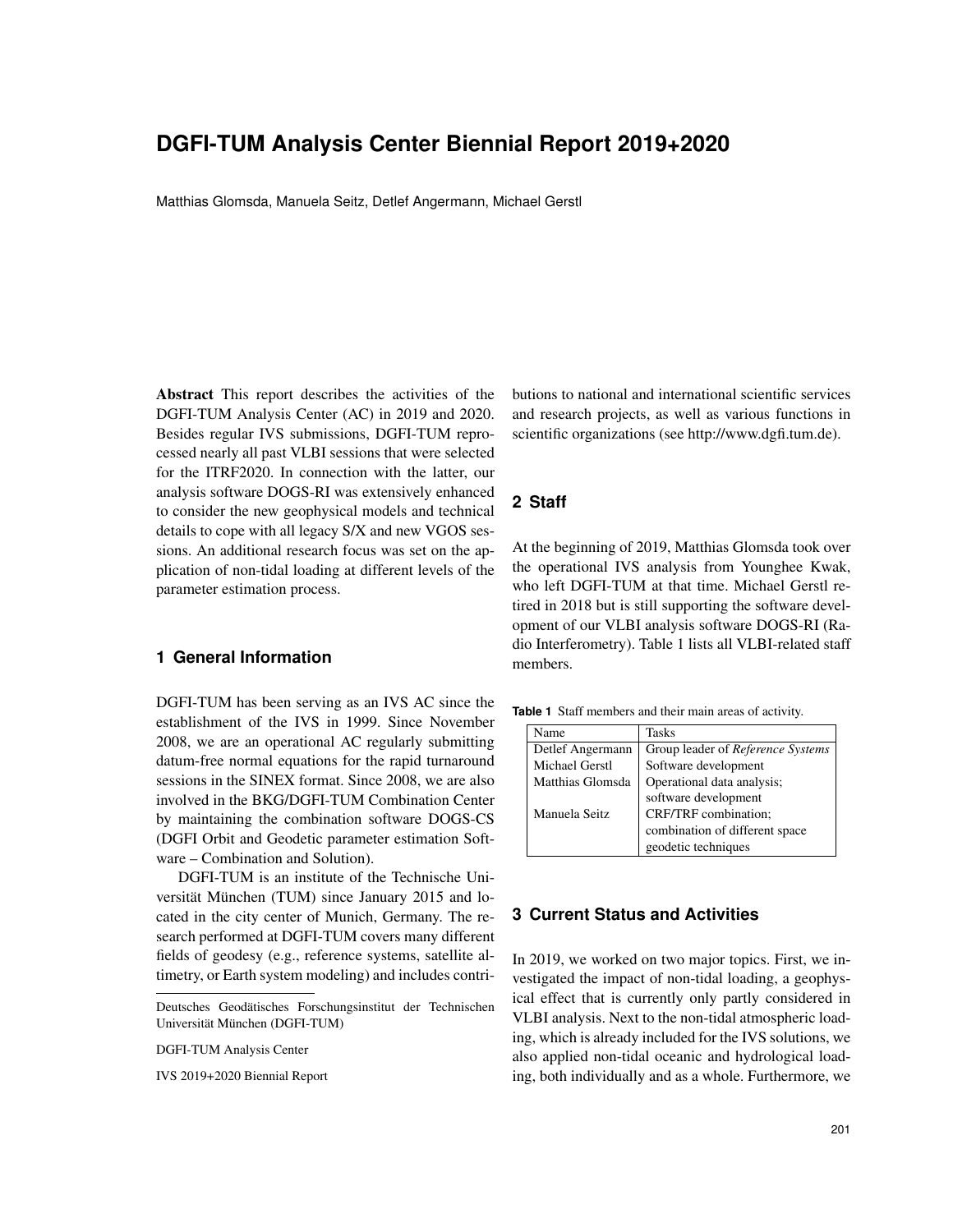

**Fig. 1** We analyzed more than 4,000 sessions between 1984 and 2017. For each of them, five different setups were used: no non-tidal loading (REF), non-tidal atmospheric loading only (ATM), non-tidal oceanic loading only (OCE), hydrological loading only (HYD), and all non-tidal loading types at once (ALL). Here, we compare the amplitudes of the annual signal in the time series of station heights for all distinct setups and observe that the signals are often reduced when hydrological loading is applied (HYD, ALL). The non-tidal loading data was taken from the Earth System Modelling group of the Deutsches GeoForschungsZentrum and applied at the normal equation level.

examined two application levels: the observation and the normal equation level. We showed that considering non-tidal loading at either level is beneficial for various geodetic parameters, e.g., by reducing the scatter and/or periodic signals in their time series (compare, for instance, Figure 1, which is taken from [1]). Thereby, all three loading types are relevant and should be applied jointly.

Secondly, we had to prepare DOGS-RI for the upcoming realization of the International Terrestrial Reference System (ITRS), the ITRF2020 (International Terrestrial Reference Frame 2020). The most important modifications were the implementation of:

- the secular pole function as agreed upon at the Unified Analysis Workshop (UAW) 2017,
- the Desai and Sibois [2016] model for sub-daily EOP variation,
- the usage of Galactic Aberration in connection with the latest realization of the International Celestial Reference System (ICRF3), and

• the empirical model for the gravitational deformation of selected VLBI antennas.

All these new models also had to be considered for the official IVS solutions starting from January 2020.

In 2020, we hence released our new IVS contribution of datum-free normal equations for the rapid turnaround sessions (*dgf2020a*). Furthermore, we started to reprocess VLBI observations for the ITRF2020. The list of relevant sessions comprises basically all VLBI experiments with at least three antennas, many of which had never been analyzed at DGFI-TUM before. As a consequence, we had to handle almost 2,000 "new" VLBI sessions in 2020. These sessions also comprise the new session series of the next-generation VLBI system, the so-called VLBI Global Observing System (VGOS) sessions. The latter make use of smaller, fast-moving antennas with broadband receivers, and hence the analysis approach had to be augmented in comparison to the legacy S/X sessions.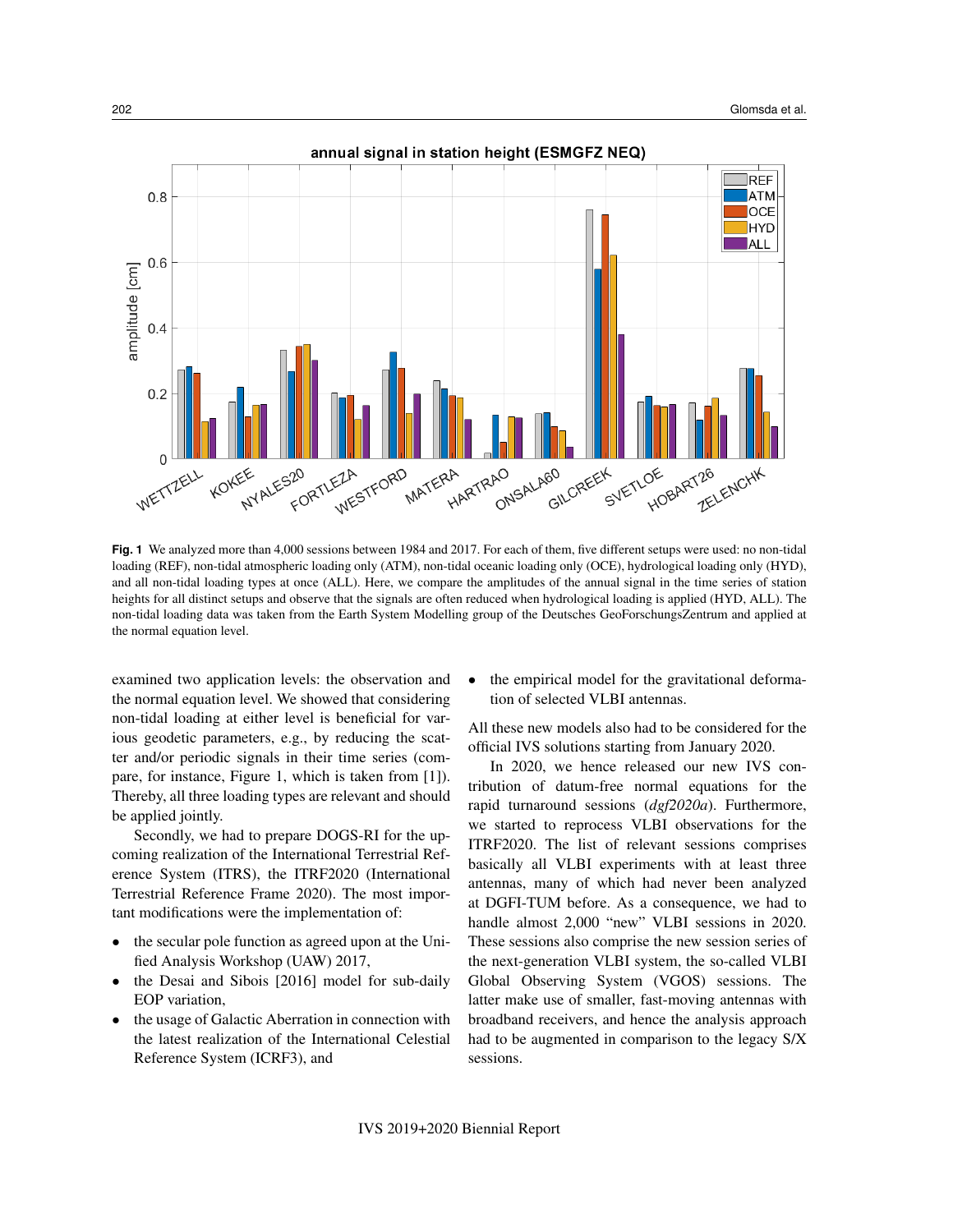

**Fig. 2** Time series of the scale parameter in a Helmert transformation with respect to the DTRF2014, DGFI-TUM's realization of the ITRS with data as available through 2014. The session-wise transformations are based on VLBI station positions obtained from the solutions *dgf2018a* (blue) and *dgf2020a* (red).

To process all "new" VLBI experiments, DOGS-RI needed a few more modifications. By the end of 2020, we managed to complete almost all relevant ITRF2020 sessions, and we created a first global VLBI solution by combination of the single-session normal equations.

In the context of the ITRF2014 computation, the discussion on the consistency of the scales realized by VLBI and Satellite Laser Ranging (SLR) played an important role. For the ITRF2020, the analysis and comparison of the realized scales will still be of high interest, especially since—not only for VLBI, but also for SLR—changes in modeling and parameterization have been implemented (compare above). At DGFI-TUM, we have thus performed some initial analyses of the scale parameter in a Helmert transformation with respect to the DTRF2014 (see [3]). Figure 2 shows the corresponding time series derived for solution *dgf2020a* and its predecessor *dgf2018a*, which did not contain the four new models for the ITRF2020. It can be clearly seen that no significant change in the mean scale, scale rate, or RMS is caused by the changes in VLBI modeling.

Finally, we continued our research on non-tidal loading effects, and a second paper was submitted (see [2]). It contains a rather theoretical assessment and confirms, amongst others, that the differences between the application at the observation and normal equation levels are mainly driven by the temporal resolution of the loading data.

#### **4 Future Plans**

The year 2021 will be dominated by the generation of the ITRF2020. DGFI-TUM's reprocessed normal equations will be part of the combined IVS contribution, and probably some further tasks will arise from that. In particular, we want to establish and analyze a combined CRF/TRF solution from our VLBI data.

With respect to software development, we want to make DOGS-RI fully capable of performing simulations, and we plan to routinely process Intensive sessions next to the rapid turnarounds.

## **Acknowledgements**

We thank Younghee Kwak for her valuable support and expertise during her time at DGFI-TUM. We wish her all the best for her future.

## **References**

- 1. M. Glomsda, M. Bloßfeld, M. Seitz, and F. Seitz, "Benefits of non-tidal loading applied at distinct levels in VLBI analysis", J. Geod., Vol. 94 (90), 2020.
- 2. M. Glomsda, M. Bloßfeld, M. Seitz, and F. Seitz, "Correcting for site displacements at different levels of the Gauss-